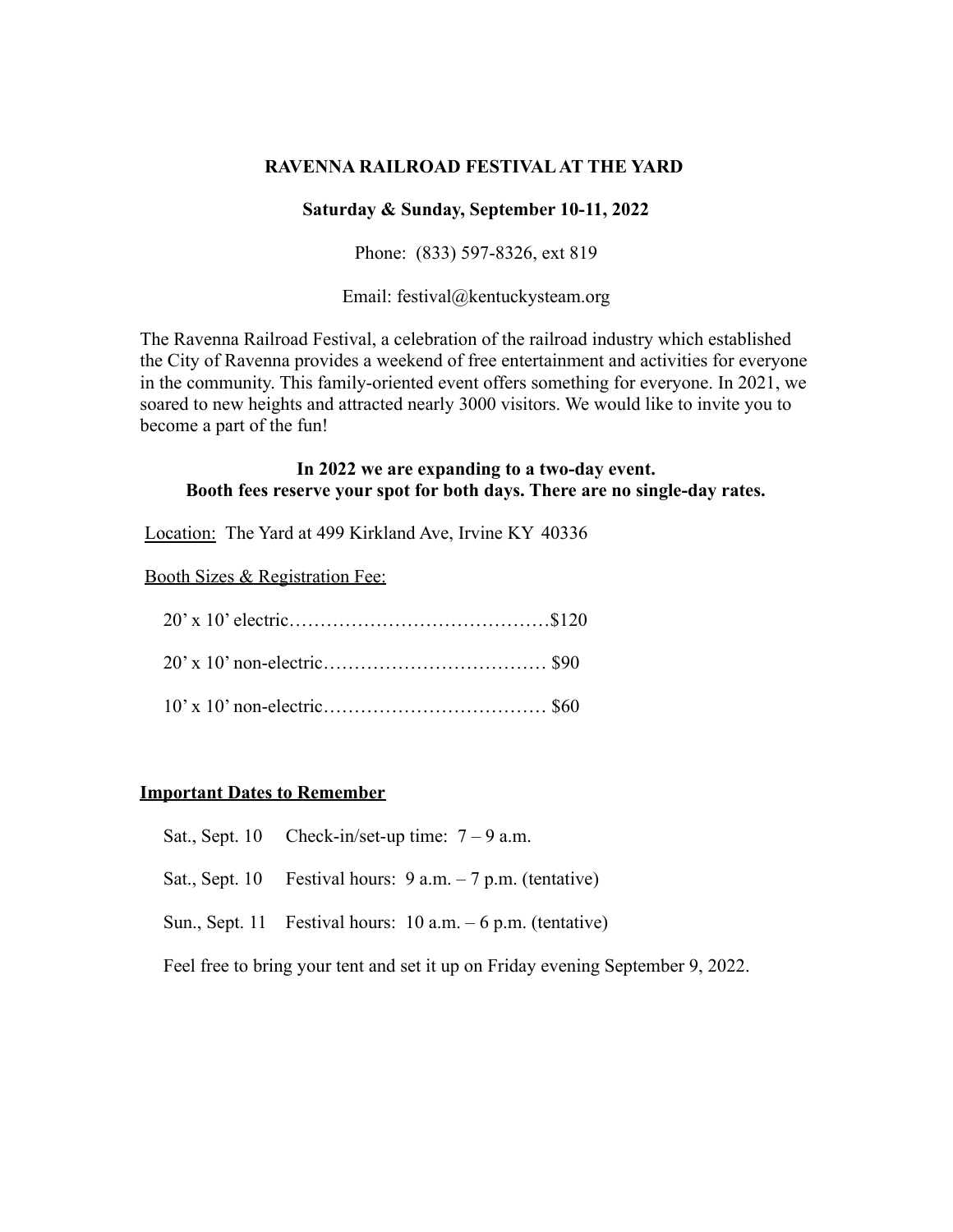## **General Information**

1. The Festival Booth Committee is responsible for space assignments. We reserve the right to limit the number of booths with similar items.

2. First time applicants need to include three photographs of items you plan to sell with your application form and booth payment. If your booth is not accepted, we will return payment along with your photographs as soon as possible.

3. Exhibitors are responsible for collecting, reporting, and paying sales taxes.

4. Exhibitors are responsible for providing your tables, chairs, shelter, and outdoor extension cords.

5. Exhibitors will be expected to keep the booth area clean at all times.

6. The booth committee will check all booths for adherence to policies and advise exhibitors of infractions that require immediate attention.

7. Once your reservation has been made, we regret that we will not be able to refund your money.

8. The festival remains open rain or shine. You must be prepared for inclement weather with appropriate protections so that you booth may remain open. Exhibitors must remain in your assigned booth to do business – NO ROAMING to do business.

9. No pets will be allowed in the booth area for safely reasons.

10. The festival committee reserves the right to eliminate the selling of items not approved by the festival. Examples; gambling, martial arts weapons, pornography, copies of designer products, etc. Any object that could be a nuisance to anyone should not be sold. Examples; poppers, fireworks, disappearing ink, spray foam cans, stink bombs, silly string, etc. No games will be allowed unless approved by the festival committee.

11. Devices that produce sound must be operated in a manner that does not infringe on the rights of neighboring exhibitors. The festival committee reserves the right to determine the acceptable sound level.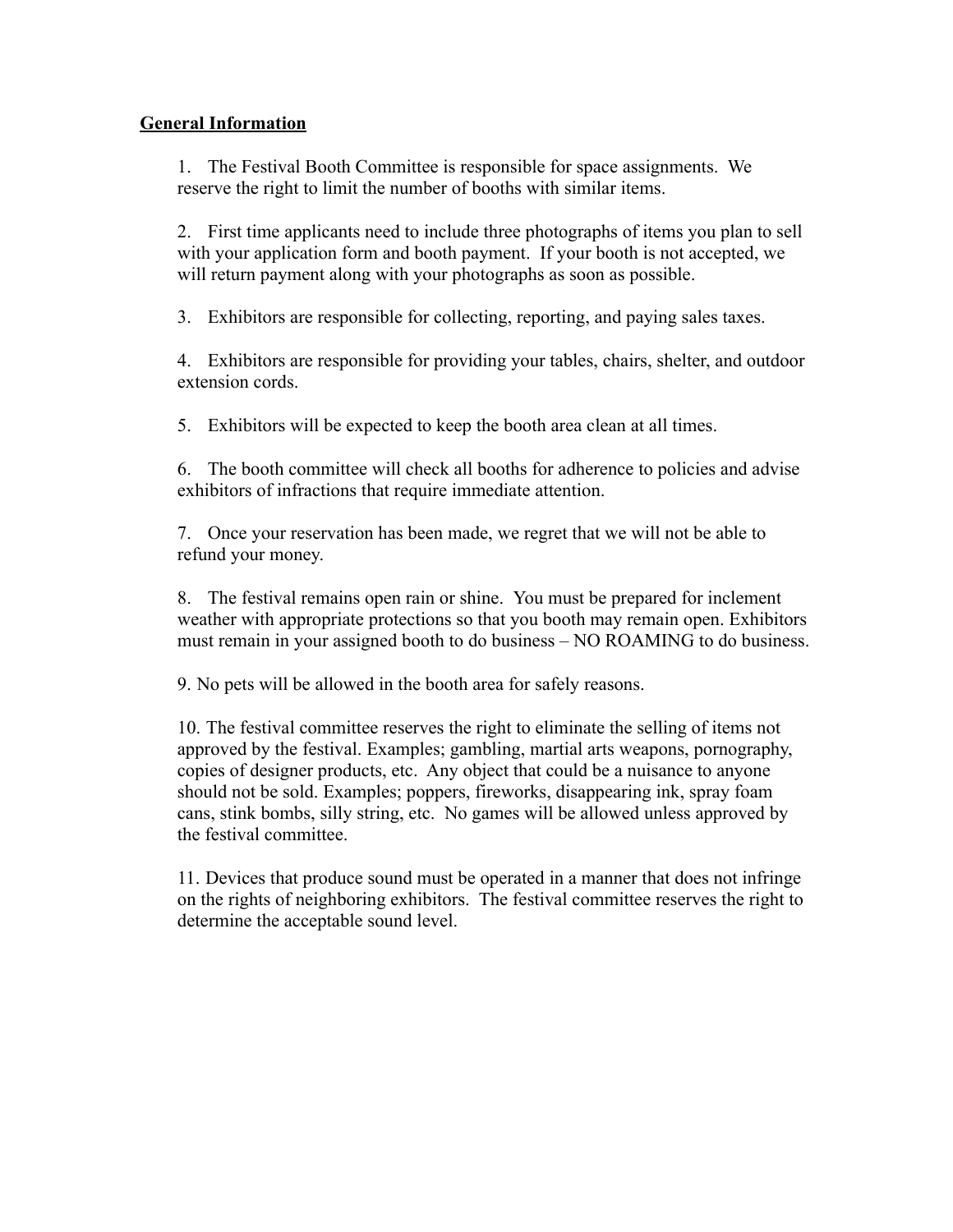## **Booth Guidelines**

1. BOOTH APPEARANCE IS EXTREMELY IMPORTANT!!! Tables should be draped to the ground. The more attractive your booth, the better you will sell.

2. Boxes, wrapping papers, bags, and general clutter MUST be concealed from view. Trailers may not be parked within exhibiting area unless they are an integral part of the display. They cannot be used for storage only. Vehicles cannot be part of a booth display.

## **Exhibitor Services**

1. There will be security, however, the festival makes no guarantees and assumes no responsibility for loss, breakage, etc. Items should be removed at closing.

2. Electric service is available and may be contracted in advance.

3. The Ravenna Railroad Festival Committee will be available at all times to help.

6. Welcome packets containing a nametag, booth number, parking information, etc. will be given during check-in at the festival.

7. Promotion will include press releases to regional newspapers, radio stations, magazines, television stations, and websites.

8. Parking will be a short walk from the booth area. You will be able to pull up to the exhibitor space for setup and teardown.

(This is your copy to keep for reference.)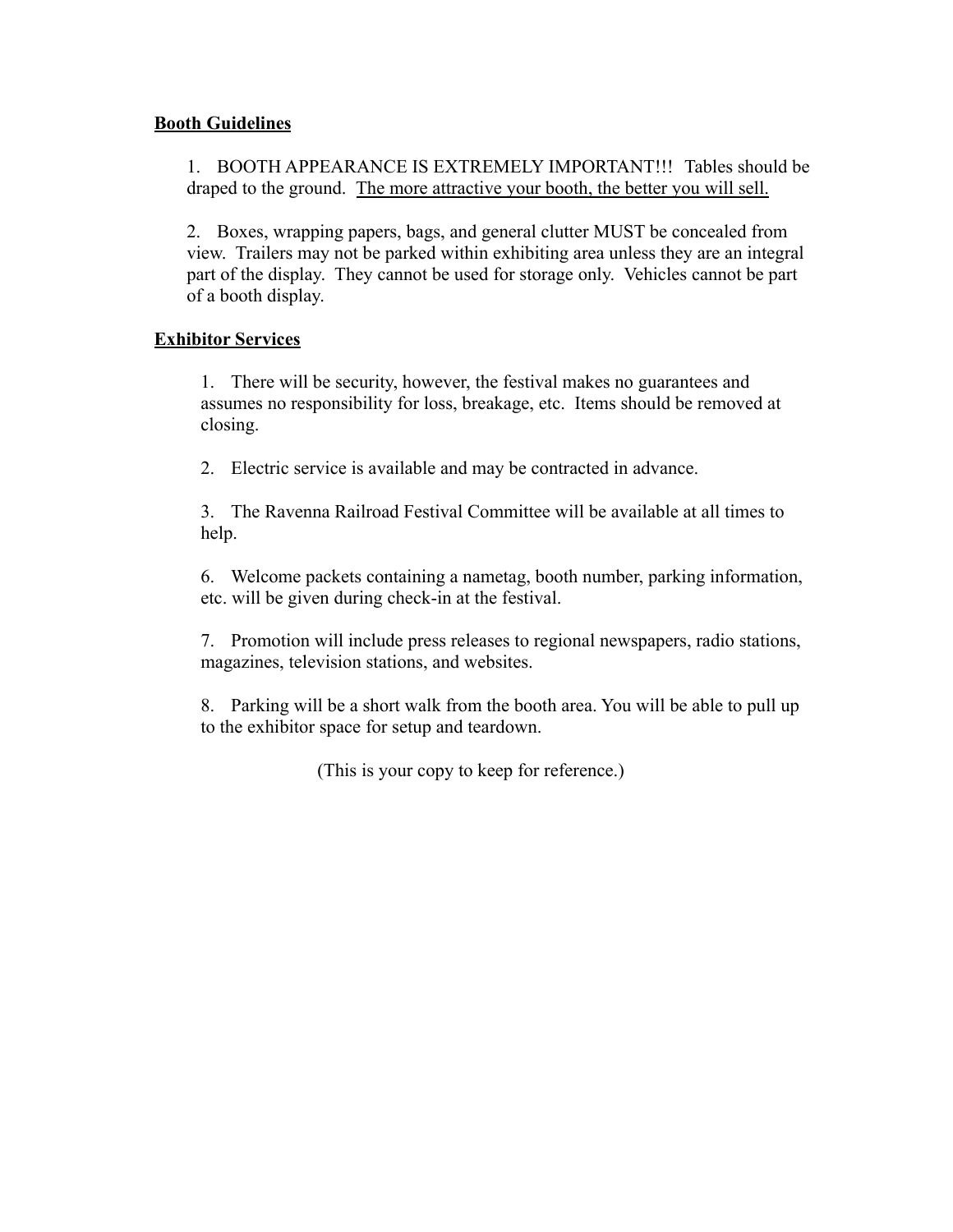# **2022 RAVENNA RAILROAD FESTIVALAT THE YARD**

## **BOOTH APPLICATION**

|                                                                                                              | You may also register online at www.railroadfestival.com                   |  |                                                                                        |  |
|--------------------------------------------------------------------------------------------------------------|----------------------------------------------------------------------------|--|----------------------------------------------------------------------------------------|--|
|                                                                                                              |                                                                            |  |                                                                                        |  |
|                                                                                                              |                                                                            |  |                                                                                        |  |
|                                                                                                              |                                                                            |  |                                                                                        |  |
|                                                                                                              |                                                                            |  |                                                                                        |  |
|                                                                                                              |                                                                            |  |                                                                                        |  |
|                                                                                                              |                                                                            |  | Phone: (Day) (Evening)                                                                 |  |
|                                                                                                              |                                                                            |  | Phone number of someone, a relative or neighbor, who may be reached in the event of an |  |
|                                                                                                              |                                                                            |  |                                                                                        |  |
| CHECK APPROPRIATE BOX (ES). Returning Exhibitor: Yes_____ No______<br>TYPE OF ITEMS TO BE SOLD OR DISPLAYED: |                                                                            |  |                                                                                        |  |
|                                                                                                              |                                                                            |  |                                                                                        |  |
|                                                                                                              | Baked Goods_______ Educational_______ Game_______ Health______ Other______ |  |                                                                                        |  |
|                                                                                                              |                                                                            |  | DESCRIBE ITEMS YOU PLAN TO DISPLAY OR SELL. ________________________                   |  |
|                                                                                                              |                                                                            |  |                                                                                        |  |